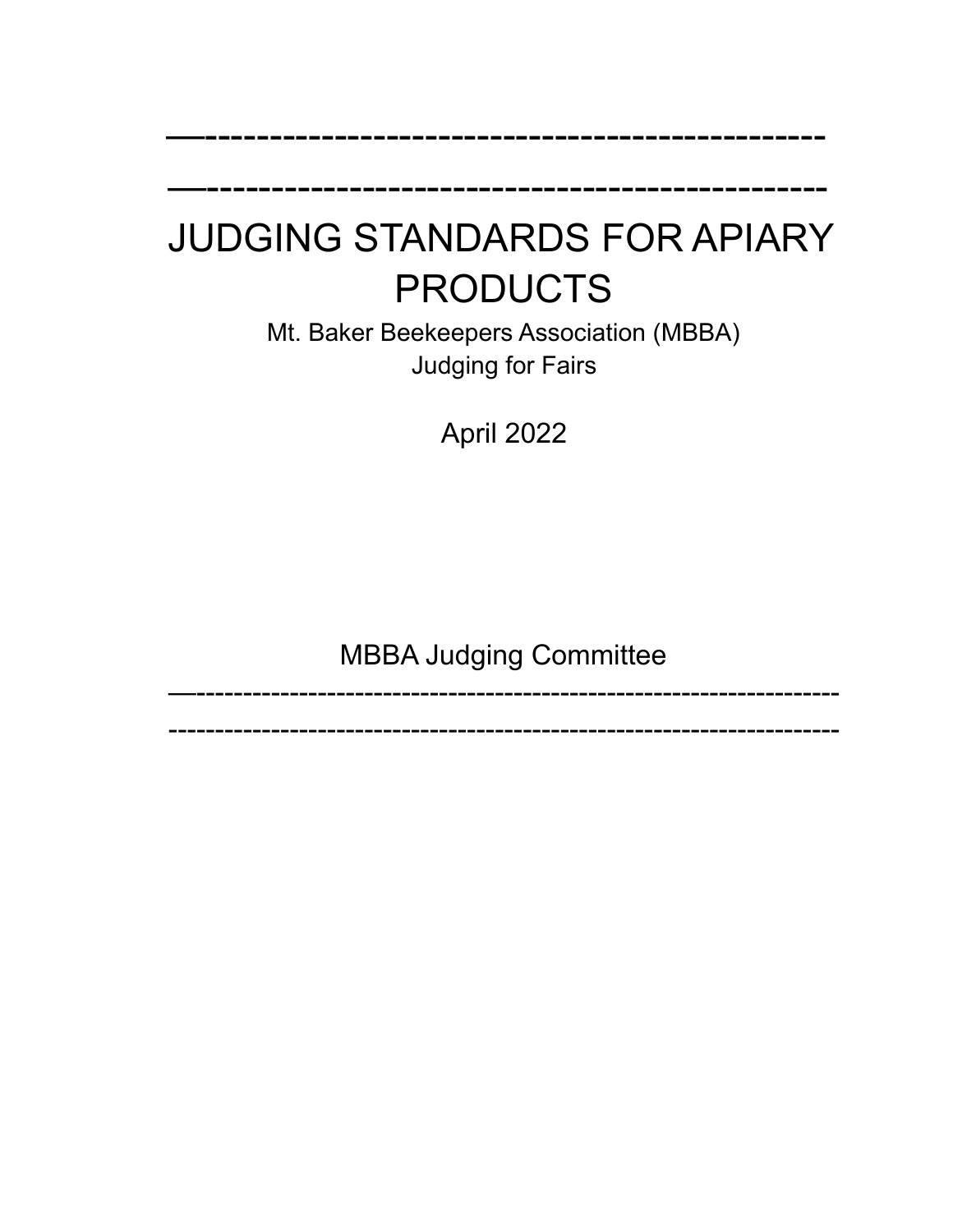# **Index**

|                                                       | Page    |
|-------------------------------------------------------|---------|
| A. Terms Beekeepers Use When Talking About Honey3 - 4 |         |
|                                                       |         |
| C. Judging Standards                                  |         |
|                                                       |         |
|                                                       | $8 - 9$ |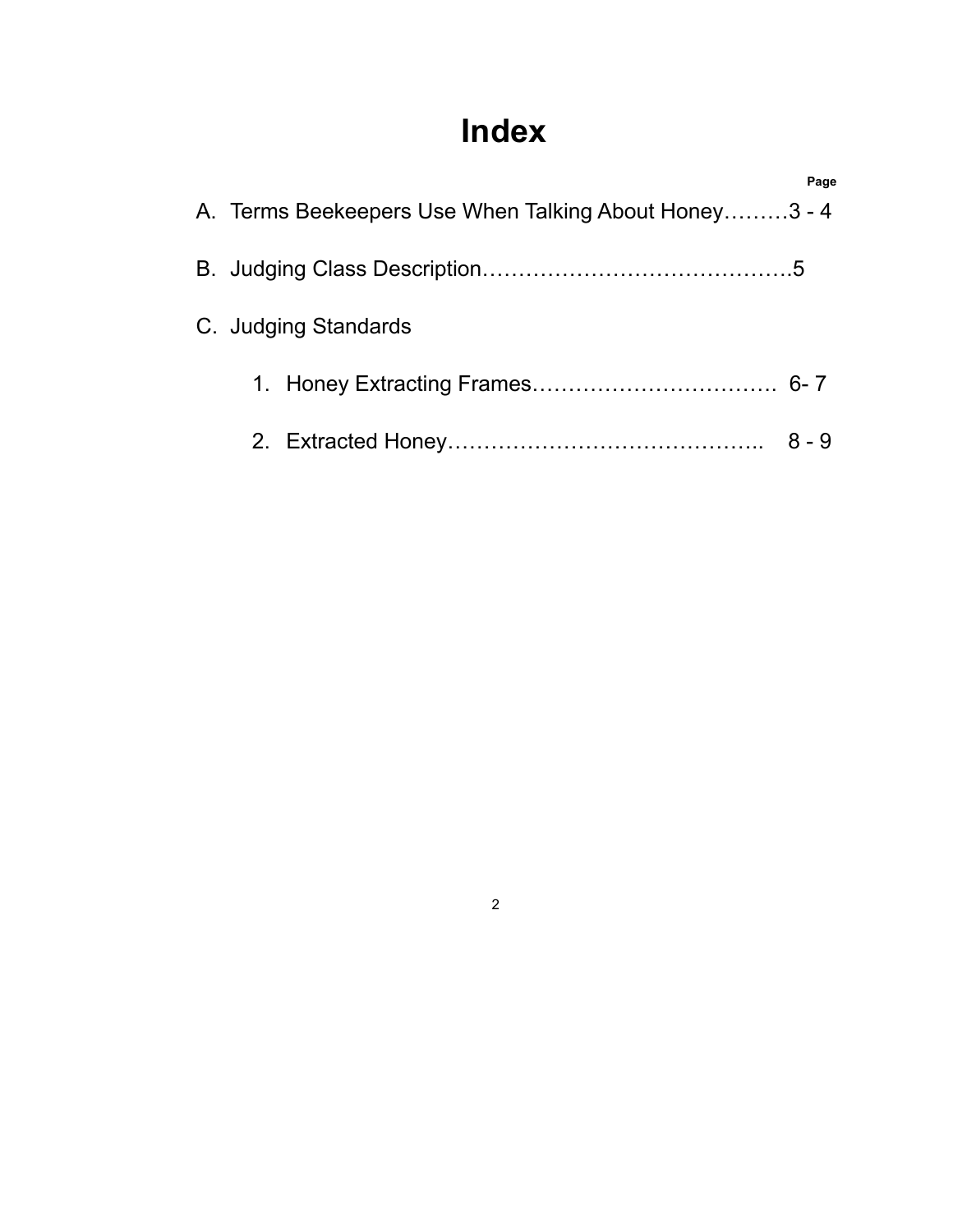### **A. Terms Beekeepers Use When Talking About Honey**

**Judging Rules and Requirements-**Always obtain a current copy of the judging rules and requirements for the competition you are entering. Items such as number of and container size, labeling requirements, required additional information (in the proper format) are only a few of the requirements that may vary from show to show.

**Beeswax -** A natural wax secreted by bee glands located on their abdomen. Beeswax can come in different degrees of color and cleanliness.

**Blended Honey -** A homogeneous mixture of two or more honeys differing in floral source, color, flavor, density or geographic origin.

**Crystallized Honey** - Honey is a supersaturated solution of sugars and those sugars will form crystals; some honeys crystallize faster than others. Slow crystallization results in large, undesirable, crystals. Honey that is crystallized is not "spoiled" honey. Simply melt the crystals by gently warming the honey in a glass jar, not in a plastic honey bear, in a pan of warm water, loosening the cap (not above a temperature of 103 degrees).

**Definition of Honey** - Honey is the substance made when the nectar and sweet deposits from plants are gathered, modified, and stored in the honeycomb by honey bees. The definition of honey stipulates a pure product that does not allow for the addition of any other substance. This includes, but is not limited to, water or other sweeteners.

**Extracted Honey** - Also known as strained honey, is liquid honey that has been separated from the comb by centrifugal force, gravity, straining, or other means. This honey is packaged in a bottle or larger container.

**Frame of Honey** - A frame of capped honey suitable for extracting. Frames can be of wood with any form of acceptable foundation, or made of one piece plastic. All size frames can be entered in this category.

**Floral** - Indicates the primary flowers from which bees gather nectar to produce the honey.

**Non-floral** -Indicates primary sources other than flowers such as extrafloral nectaries and honeydew.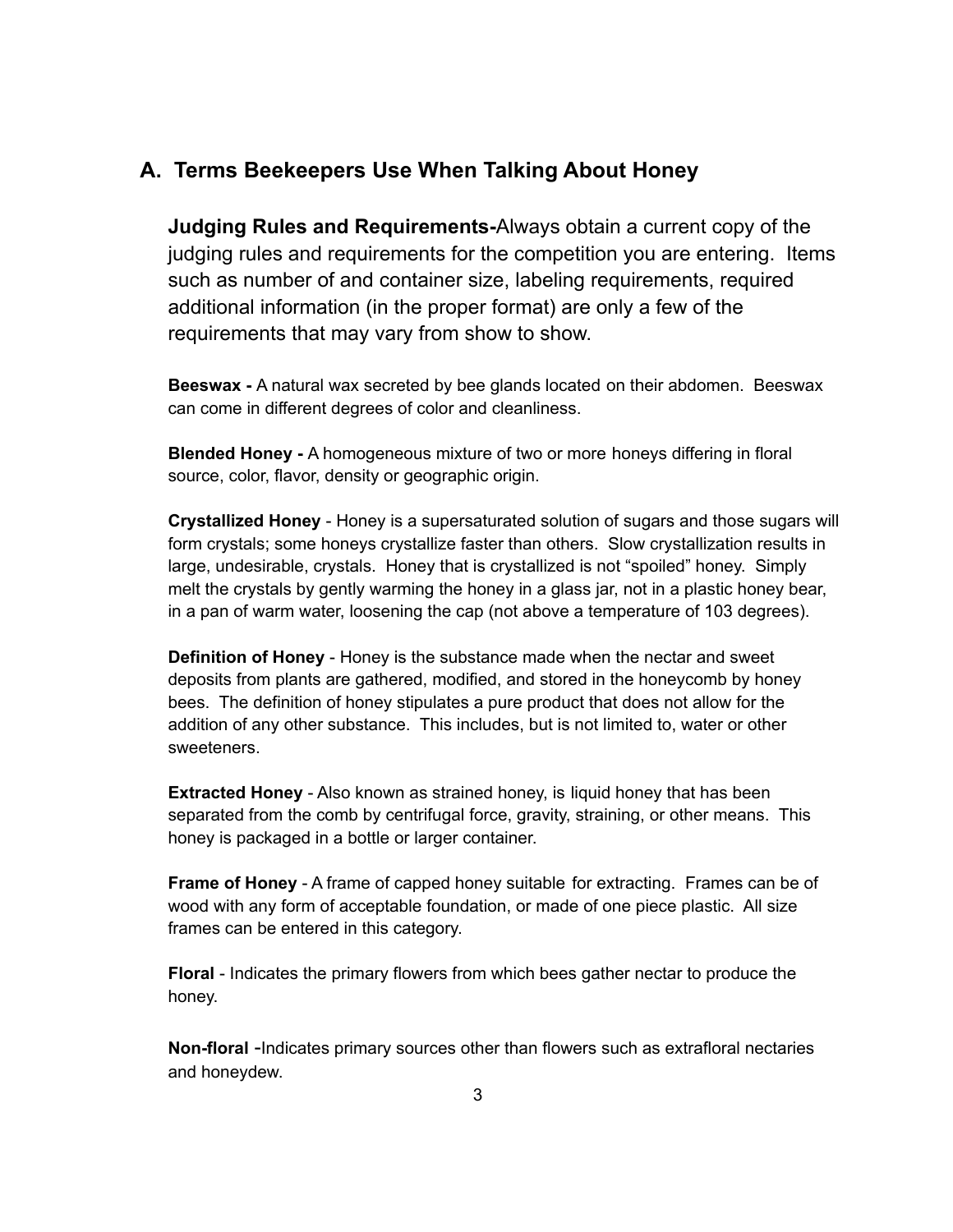**Geographic Origin** - The name of an area of production (state,region) may be included, provided the honey has been produced entirely within that area. Blends containing honey of foreigh origin must be labeled to indicate their origin(s), ( on entry form only) in accordance with the Code of Federal Regulations (CFR).

**Liquid Honey** - Liquid honey is honey that is free from visible crystals.

**Organic Honey** - Honey produced, processed, and packaged in accordance with State and Federal regulations on honey and organic products, and certified by a State Department of Agriculture or an independent organic farming certification organization.

**Pollen** - Loose pellets of plant pollen as gathered by bees, collected by the beekeeper, dried and cleaned.

**Propolis** - A gummy substance consisting of various plant resins and saps gathered by the bees that use it to seal cracks, line brood cells, and varnish the hive interior.

**Raw Honey** - Honey as it exists in the beehive or as obtained by extraction, settling, or straining without adding heat.

#### **Weight to volume–**

16 oz glass Queenline style jar = 1 lb. liquid honey

#### **Award Point Ranges**

| First Place (Blue Ribbon)  | 95-100 |
|----------------------------|--------|
| Second Place (Red Ribbon)  | 90-94  |
| Third Place (White Ribbon) | 85-89  |

#### **Containers**

Queenline Style jars in 16 oz., 1 pound size clear, glass jars. Jars must have white, metal lids.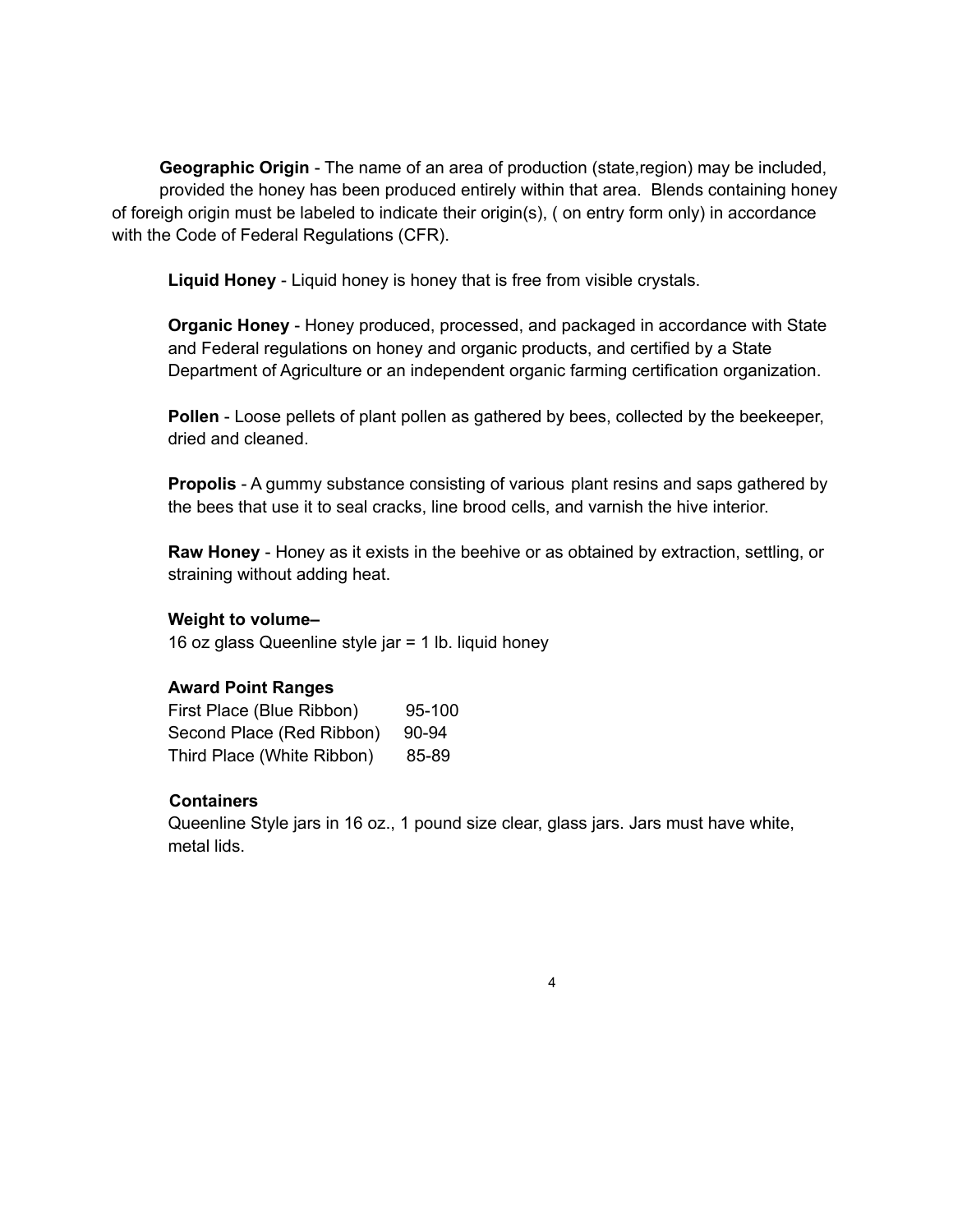## **B. Judging Class Description**

**1. Honey Extracting Frame:** A frame of capped honey suitable for extracting. Combs for extraction come in many sizes, so once again "'check the schedule" to see which are allowed. The frame chosen to exhibit should be evenly drawn and well capped; it should be heavy for its size. They honey should all be of one color, with no sign of granulation and there should be no cells continuing pollen or other debris. The capping should be clean and even, without dips and hollows, and clear of the woodwork so that uncapping would be an easy process. Travel staining and weeping will penalize the exhibit, and the presence of wax moth larvae will result in disqualification! When the frame has been chosen, it must be scraped clean of all dirt, propolis, etc. (do not forget the underside of the lugs) before being placed in the showcase. The frame should be covered in one layer of saran wrap on both sides or placed in a plexiglass or glass showcase. It should be easily opened allowing the judge to remove the frame for inspection.

**Note:** no specific "Top Bar" frame judging criteria has been specified. Judges will use honey extracting frame criteria where applicable for top bar frame Judging.

**2. Extracted Honey** - Also known as strained honey that has been separated from the comb by centrifugal force, gravity, straining, or other means. Entries consist of 2, 1 pound (16 oz.) glass Queenline style jars with white metal lids. Honey will be graded and judged on density, absence of crystals, cleanliness, flavor, aroma, fill, color, and container appearance.

USDA Color Standards Color Range (Pfund scale limits are given for all 7 ranges) Water White……….Honey that is Water White or lighter in color (Pfund scale 8 or less) Extra White………. Honey that is darker than Water White, but not darker than Extra White in Color(over 8-17) White……………….Honey that is darker than Extra White but not darker than White in color(over 17-34) Extra Light Amber.. Honey that is darker than White, but not darker than Extra light Amber in color (34-50) Light Amber……….Honey that is darker than Extra Light Amber, but not darker than light Amber in color(50-85) Amber……………..Honey that is darker than light Amber, but not darker than Amber in color (85-114) Dark Amber………Honey that is darker than Amber in color(over 114)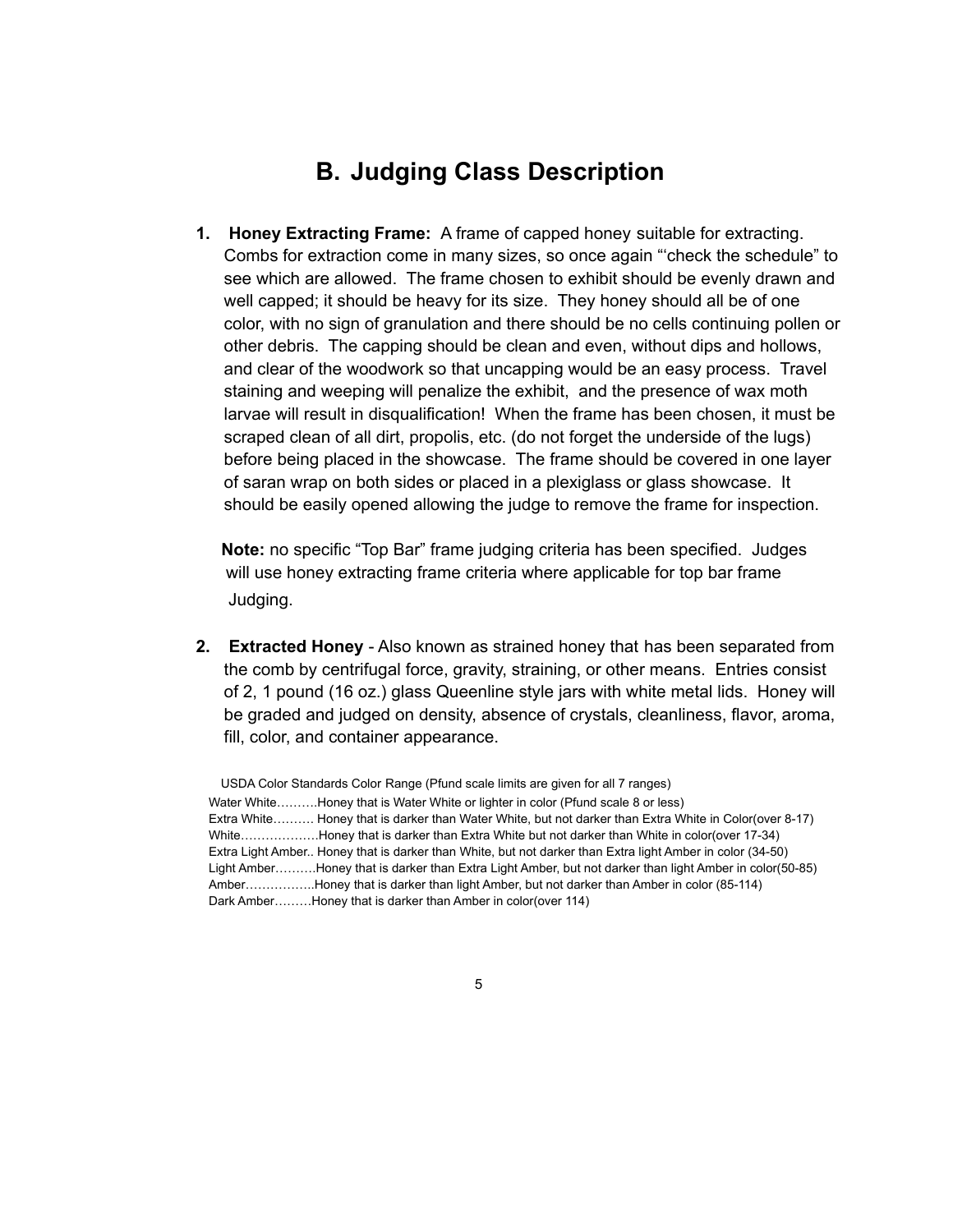## **C. Judging Standards**

(All attribute points add up to 100 for each judging standards)

### 1. **Judging Standards For: Honey Extracting Frames**

Classes of Bulk Honey Frames are:  $5\frac{3}{6}$ ,  $\frac{1}{4}$ ,  $9\frac{1}{8}$ , and Heaviest Frame. (Any type of foundation can be used). Top Bar, Warre, or any other size frame entries will be judged using the following criteria where applicable.

Bulk Honey Frames are just that; a deep or shallow frame of fully capped honey directly from the hive. During the honey flow, the bees will draw out a deep or shallow frame of foundation extremely fast. They will fill and cap these frames quickly and leave behind a frame of honey capped fully with pure white wax. Over a period of time, the wax will turn yellow due to the bee traveling over the wax over and over again. It is important that the beekeeper remove the frame while the wax is still a pure white color. But the beekeeper must also make sure all the cells in the frame are fully filled and capped. So it takes a keen eye to tell when the frame is ready for exhibit. Each frame is then removed, cleaned, and stored in plastic wrap. It's important that the beekeeper does not touch the cells or damage the capping while removing, wrapping, and transporting to the honey show.

**Entry requirements - One Frame wrapped in "Only" one layer of saran wrap (separate glass enclosed display cases are also acceptable).**

### **Uniformity of appearance of honey and wax maximum points….20**

The first is uniformity of appearance. Does the honey and wax look uniformly distributed? You can usually tell this by looking at the cappings closely. Are there any ridges or raised areas? Points are taken off for areas of non-uniformity.

### **Absence of uncapped cells maximum points…20**

Comb honey should not contain any uncapped cells; it should be completely filled from top to bottom and side to side. In other words, there should be an absence of uncapped cells. Points are taken off for open cells.

### **Uniformity of color maximum points…15**

As stated before, comb honey should have pure white cappings, and there should be uniformity in color. If there are some that have yellow stains, points will be deducted.

### **ATTRIBUTE POINTS (100 total)**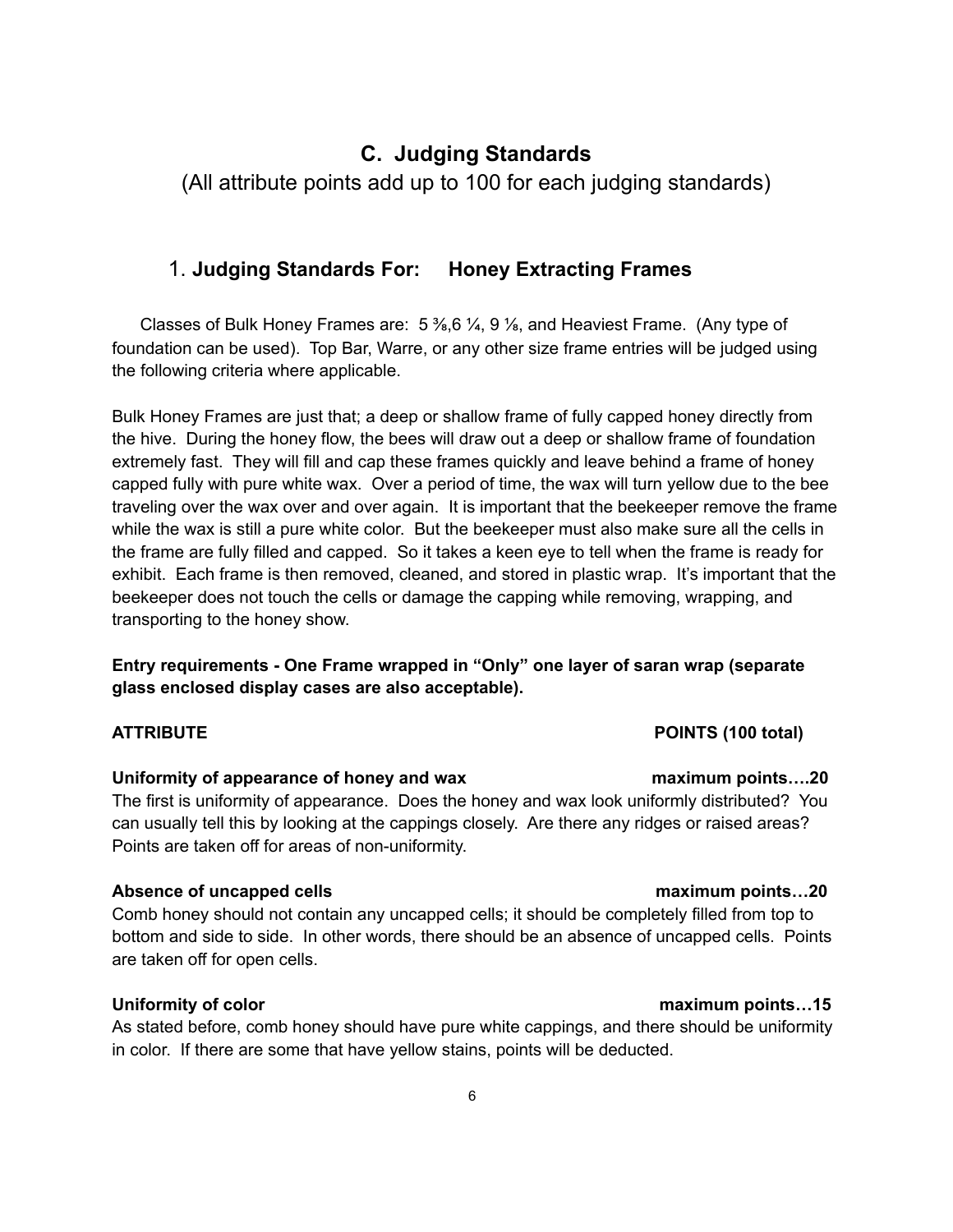#### **Absence of watery cappings maximum points…10**

Sometimes the bees bring in nectar so fast that the honey does not have enough time to cure in the cell. In other words, the bees seal the honey in the cells before enough water has been evaporated from the honey. This results in watery cappings. The beekeeper needs to check the frame comb to make sure there aren't any of these watery cappings present in his or her exhibit. The judge can sometimes see these as little drops of honey seeping from some of the cells.

### **Cleanliness of the section of frame maximum points…15**

When the beekeeper removes the honeycomb frame from the hive, it should be cleaned. Some of the travel stains around the outside of the frame can be removed before presentation. Points will be taken off for any unremoved spots, discolorations, logos, symbols, initials, names, etc.

### **Absence of granulation and pollen maximum points…10**

A good exhibit of a drawn out honey frame will not contain any pollen or granulation due to crystallizations. Bees also deposit pollen in honeycomb; however, they usually do not deposit it in frames which are primarily used for honey since these frames are usually above and away from the brood chamber. However, there may be some bees who wish to deposit pollen even in honey supers. Also, sometimes honey will crystallize in the cells over a period of time and when temperature changes occur to promote this. The beekeeper should inspect his or her comb honey for both pollen and crystals in the cells.

### **Uniformity in weight maximum points…10**

The weight of the honeycomb frame must be uniform. One side of the comb cannot be filled with more honey than the other side. Also, if one side contains more uncured honey than the other side, this will cause a weight difference that can be felt by the judge.

# **Heaviest frame class is judged on weight ONLY!** This

frame is not restricted to an extracting frame, but must be full of honey.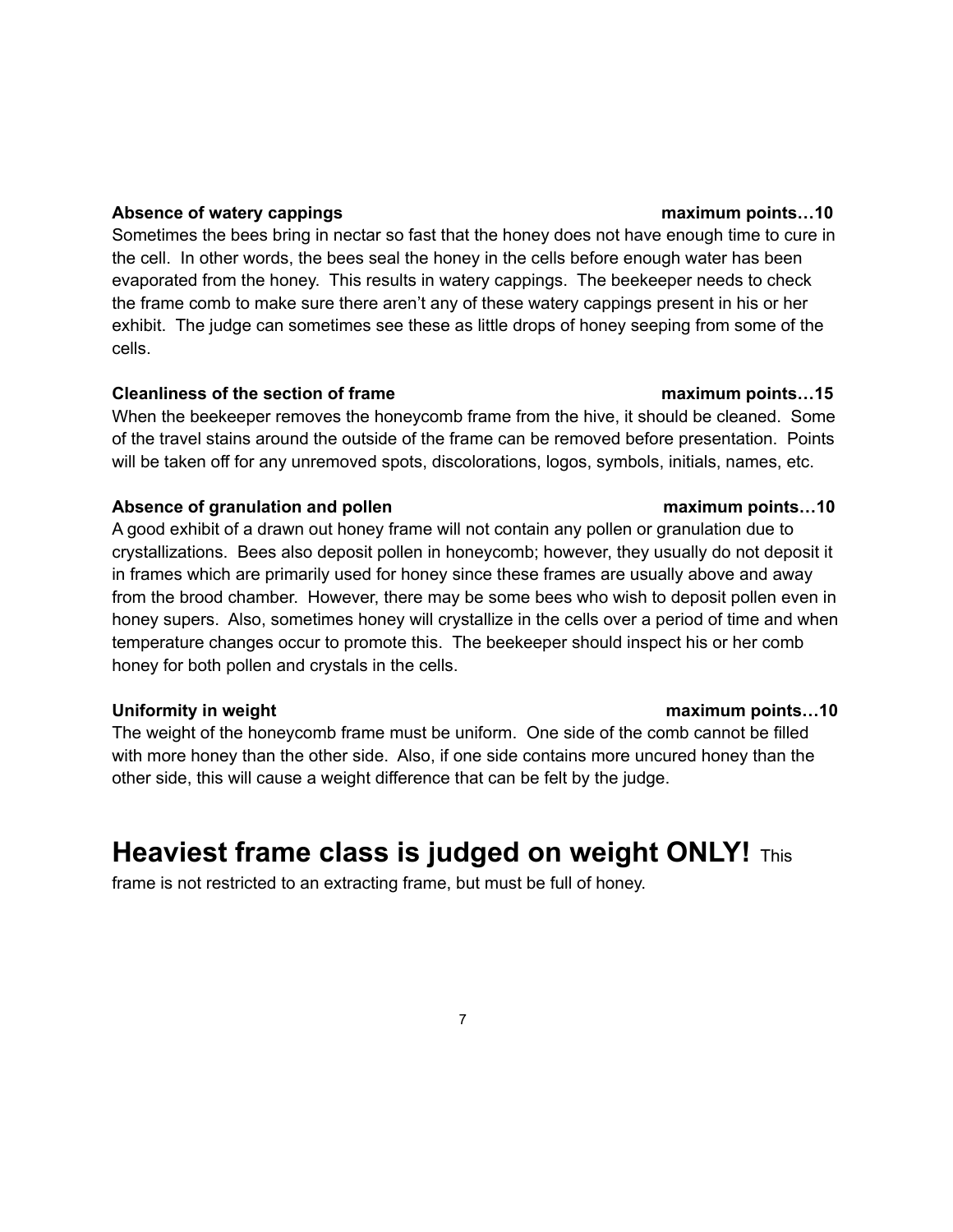### **2. Judging Standards for- Extracted Honey**

Liquid Honey is put into a specified class simply by its color. The color of honey is totally dependent on the nectar gathered by the bees. Some flower nectar results in a very light honey almost as clear as water. Other nectar gives a very, very dark honey, almost so dark that you cannot see through it. Since this difference is a natural occurrence in nature, the judge does not take off points for color even if he preferred one color over the next. Color is the only criteria used to categorize samples into classes of honey. As liquid honey exhibits are entered, we compare them to the colors on a color grader chart to determine the class. Queenline clear glass style jars of liquid honey are accepted; any other container cannot be used. Clear glass Queenline jars work best for Polariscope examination during judging.

Classes of Liquid Honey-

MBBA has chosen to use the following three color classes for show entries. **Class**: **Light**- Includes Water White, Extra White and White **Class: Amber** - Includes Extra Light Amber, Light Amber, and Amber **Class: Dark** - Includes Dark Amber through black-I can't see through it! Exhibitors may have assistance in selecting the appropriate color class for the extracted honey entries at check-in. When entering online, and unsure, wait until drop off.

### **Entry requirements - Two (2) Queenline Glass Style clear jars, all of the same size. One (1) pound jars are required ATTRIBUTE POINTS(100 total)**

### **Degree of Density maximum points…….20**

Each sample of honey is checked for moisture content using a Refractometer. This device measures the specific gravity (or total solids content) of the honey using a metered prism. A moderate amount of honey is placed on the refractometer prism and after providing light, the percentage of water in the honey can be read off the chart seen through the opening. The full 20 points will be awarded to honey whose density is from 13.0 to 18.5. A honey sample containing more than 18.6% water content is disqualified. Honey containing that amount of water will ferment over a period of time. Honey content that is less than 13.0 will be checked carefully.

#### **Freedom from crystals, bubbles, and foam maximum points…20**

The honey is then placed in a light box. This allows the judge to see very clearly every particle, crystals, bubbles, and foam in the honey as well as anything else that may be seen in the honey. This is why a glass Queenline jar is used because it allows a clear view of the contents. Sometimes entries which do not look crystalized just looking at them will still contain very fine crystals caused from sitting too long or temperature variations. Points are taken off if crystals are seen.